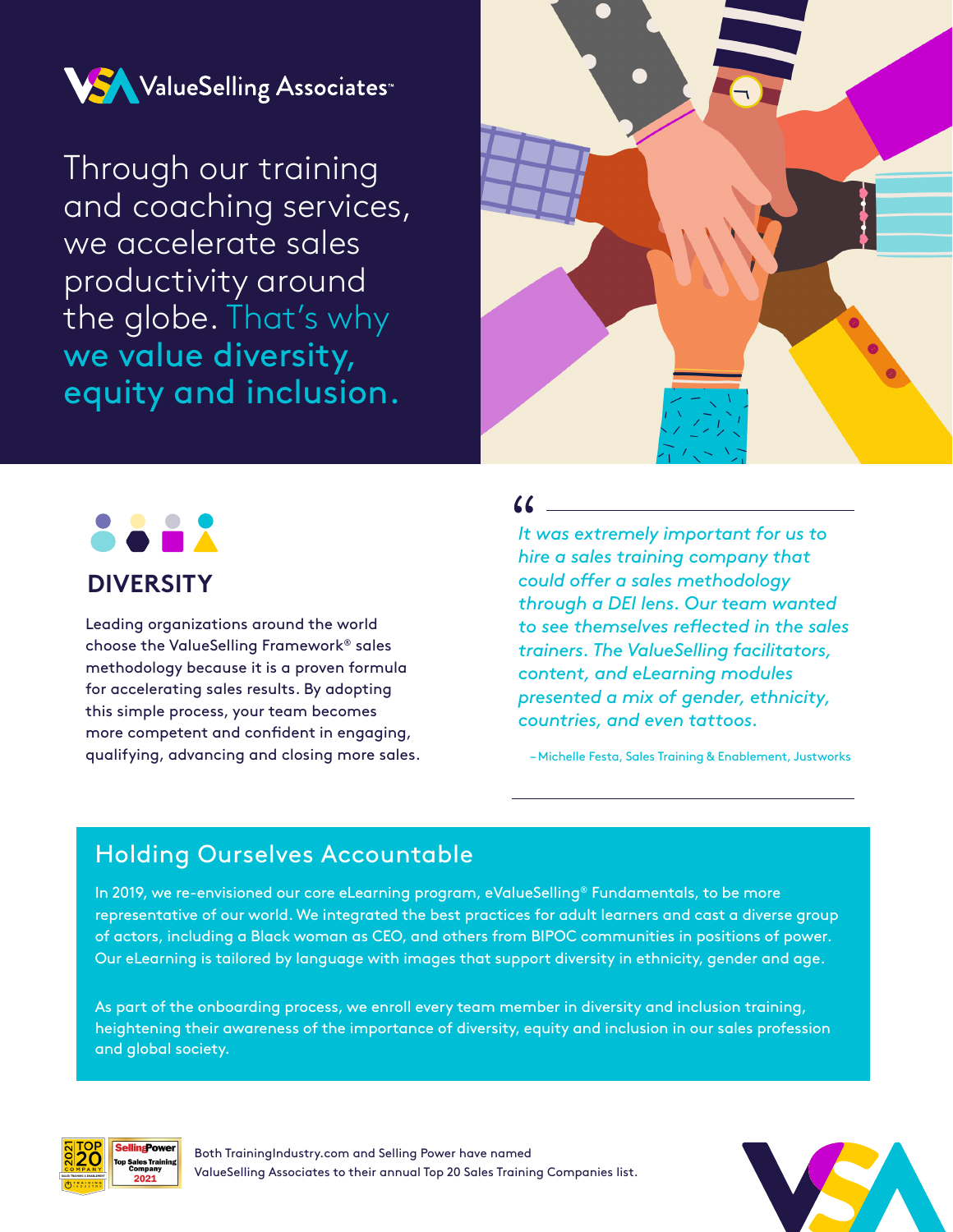

# **EQUITY**

Women make up over half of the global workforce. Yet, they represent fewer than one-third of all B2B sales positions (Harvard Business Review). Only 25% of salespeople in the tech industry are women, and of that number, only 12% are sales leaders (Women in Sales).

While the sales profession has been traditionally male-dominated, a 2019 Xactly study substantiates the value of women in sales: 86% of women achieved quota, compared to 78% of men.

At ValueSelling Associates, the entire leadership team is women, and 40% of our global team are women. As more young women enter STEM fields and the sales profession, there is an increasing necessity to ensure they have role models, mentors and coaches. We are happy to be a role model in B2B sales.

#### $\alpha$

*My advice to women seeking leadership positions: We're in these roles because somebody put us there. Trust yourself. Be confident. Take risks. Ask and advocate for what's best for you, your team, your customer, and your organization.* 

> - Laurie Schrager, Chief Operating Officer, Element Analytics

# Holding Ourselves Accountable

Julie Thomas, President and CEO, is an esteemed member of the eWomenNetwork Foundation Advisory Council. The eWomenNetwork Foundation, a 501(c)(3) non-profit organization, has provided hundreds of thousands of dollars in cash and in-kind services in support of health, safety, and wellness initiatives, educational scholarships, and entrepreneurial mentorships for women and children.